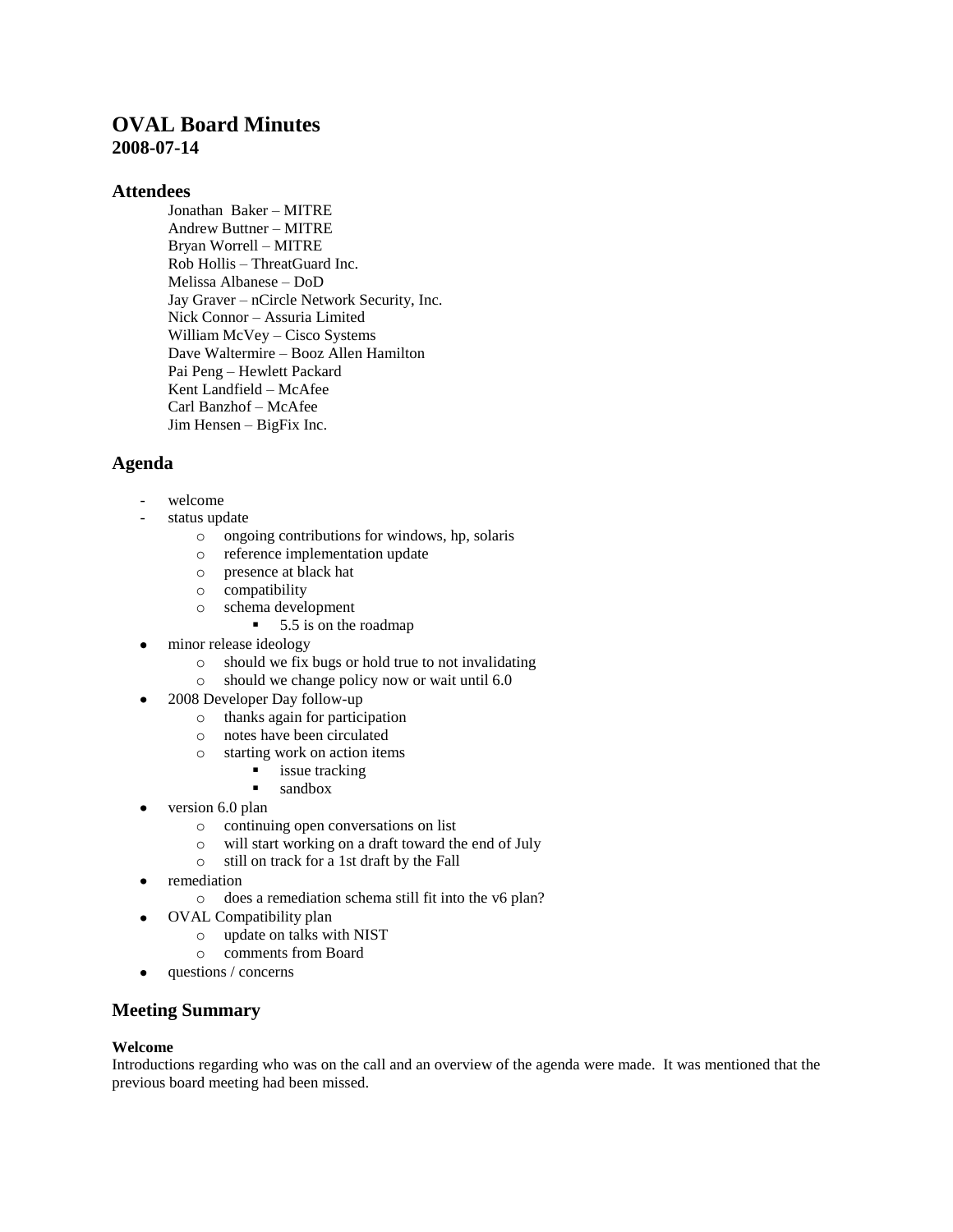#### **Status Update**

Overall, OVAL continues to grow and gain acceptance within the industry. There are now 5 different platforms that receive regular updates from various members of the community. These platforms are Windows, HP-UX, AIX, Solaris, and Novell. This is in addition to Red Hat and Debian that produce their own OVAL content.

The move to SourceForge has been a huge success for the reference implementation. Recent effort has been on fixing some of the bugs that the community has found and reported.

A quick mention was made regarding OVAL's presence at the upcoming Black Hat conference. OVAL will be part of MITRE's Making Security Measurable booth. If anyone is going to be at the conference they are encouraged to stop by.

OVAL Compatibility and schema development were deferred until later in the call. The only point mentioned at this time was that Version 5.5 will happen and that although no dates have been given, a late summer timeframe would make sense.

#### **Minor Release Ideology**

Some recent issues with the schema have been discovered and some in the community have asked that a change to the schema be made immediately. The question was posed to the board, specifically whether we should stand by the documented approach of not invalidating existing content, or whether we should make exceptions for certain issues. Some support for both sides was given, the final word was to not invalidate. Creating new tests and deprecating existing ones should not be painful.

This sparked the following discussion:

| Rob Hollis:            | We should set up a policy for bug fixes and updates that lies outside of the standard<br>release policy.                                                                                                                                                                              |
|------------------------|---------------------------------------------------------------------------------------------------------------------------------------------------------------------------------------------------------------------------------------------------------------------------------------|
| <b>Andrew Buttner:</b> | By defining exceptions to the rule, we can establish a policy for updates outside of the<br>standard release cycle.                                                                                                                                                                   |
| Rob Hollis:            | One such example could be spelling errors.                                                                                                                                                                                                                                            |
| Melissa Albanese:      | As invalidating existing content is a concern, I purpose that when fixing an issue such as<br>a misspelling, we should continue to create a duplicate item that is spelled correctly and<br>deprecate the misspelled item.                                                            |
| William McVey:         | Maybe we should consider a stylesheet which extracts deprecated items upon processing<br>against a content submission. This would allow the user to see that they are using a<br>deprecated feature. A more advanced stylesheet could automatically update the<br>deprecated feature. |
| <b>Andrew Buttner:</b> | That is something to consider.                                                                                                                                                                                                                                                        |
| Dave Waltermire:       | Schematron already has some of this built into it with multiple phase functionality that<br>would enable different levels of validation depending on what phase was specified.                                                                                                        |

### **OVAL Developer Days**

OVAL Developer Days was held this past spring and by all accounts it was another great success. 30 plus community members were in attendance and many of the issues facing OVAL were discussed. Detailed notes have been circulated and the OVAL Team in now in the process of working on the action items that came out of the 2 day session. In the coming weeks there should be a number of different threads started on the developer list as we address each issue and work on the development of version 6.0.

**Version 6.0**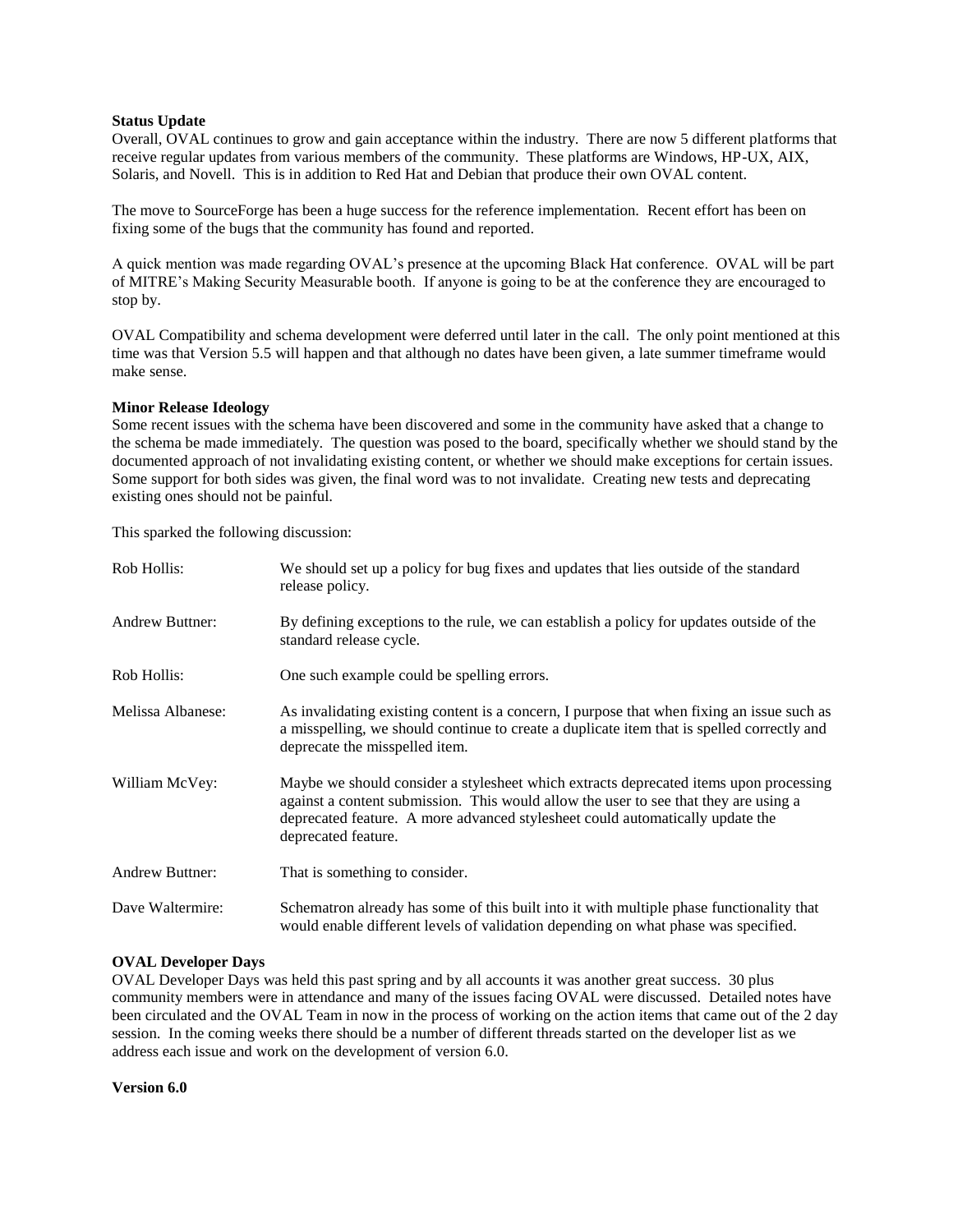OVAL version 6.0 is on schedule for a first draft sometime this coming fall. The process of developing and pushing this out will most likely follow the one set by version 5.0.

| Kent Landfield:        | I think we should post an outline of what version 6.0 is going to address.                                                                                                |
|------------------------|---------------------------------------------------------------------------------------------------------------------------------------------------------------------------|
| <b>Andrew Buttner:</b> | Great point, we will take this on as an action item. Related to this, we are looking to<br>make our internal tracking application visible to others via the OVAL website. |

#### **Remediation**

The next topic of discussion for this meeting was in regards to a remediation schema for OVAL. This is a topic that has been dreamed about for a while but has just recently started to gain some serious momentum. The community first discussed it at OVAL Developer Days and since there has been some further discussion on the repository working group list.

| Jonathan Baker: | I would like to encourage you all to follow the conversation on the remediation list<br>regardless of whether or not you feel you have anything to contribute to the discussion.                                                                                                                                                                                                                                                                             |
|-----------------|--------------------------------------------------------------------------------------------------------------------------------------------------------------------------------------------------------------------------------------------------------------------------------------------------------------------------------------------------------------------------------------------------------------------------------------------------------------|
| Jonathan Baker: | Remediation is proposed as a new $(4th)$ component to the OVAL Language, similar to the<br>Definitions schema, the System Characteristics schema, and the Results Schema.                                                                                                                                                                                                                                                                                    |
| Kent Landfield: | Remediation was something that was supposed to be utilized by OVAL and not<br>shoehorned into the language. By putting this inside of OVAL, you limit how much can<br>be done on the remediation side. For example, remediation may need a different regex<br>language than what is found in the rest of OVAL.                                                                                                                                               |
| Jonathan Baker: | Definition content shouldn't be interwoven with the Remediation schema. Someone who<br>is only concerned with the structure of the Definitions schema shouldn't have to worry<br>about the Remediation schema or Remediation constructs being embedded within the<br>Definitions schema. By developing this as a complete separate schema similar to how<br>the SC and Result schema are we will hopefully have the flexibility to do what we need<br>to do. |
| Kent Landfield: | Simply put, I want architectural consistency.                                                                                                                                                                                                                                                                                                                                                                                                                |
| Jonathan Baker: | What we are hoping to do is discuss remediation, understand what it needs to support,<br>and what constructs might be needed. Then determine if this can fit as the proposed 4 <sup>th</sup><br>schema. If it doesn't fit within OVAL then we can work to set this up as a separate<br>project. But for now let's work on better understanding the problem.                                                                                                  |

#### **OVAL Compatibility Update**

MITRE and NIST continue to make progress on addressing the proposed transition of the OVAL Compatibility program over to NIST. We are currently putting the finishing touches on a document that will outline the roles of each organization and when finished, this document will be given to the OVAL Board to read and discuss. A high level overview of the proposed program was given. The following points were made after the overview:

| Jay Graver:       | The NIST website will have a list of validated applications.                                                                                             |
|-------------------|----------------------------------------------------------------------------------------------------------------------------------------------------------|
| Jonathan Baker:   | I am not sure how much the validation is going to cost, but I would assume that the fee<br>should reflect the level of complexity around the validation. |
| Melissa Albanese: | Can someone pass validation if they do not support certain types of tests, such as WMI?<br>Have                                                          |
| Jonathan Baker:   | We might need to consider different levels of certification.                                                                                             |